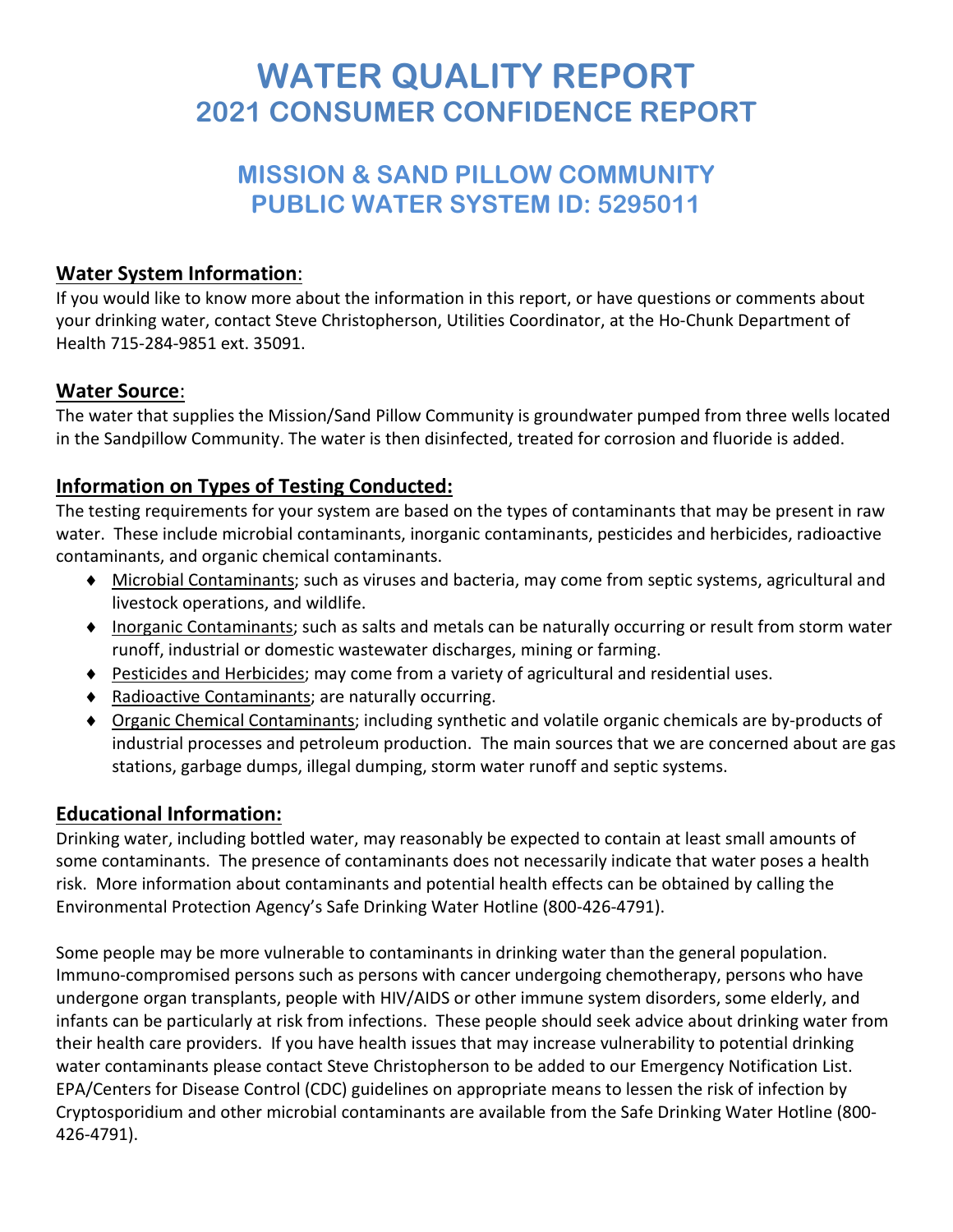### **Abbreviations and Definitions Used in the Report**:

- AL Action Level: The concentration of a contaminant that, if exceeded, triggers treatment or other requirements that a water system must follow.
- MCL Maximum Contaminant Level: The highest level of a contaminant that is allowed in drinking water. MCL's are set as close to the MCLG's as feasible using the best available treatment technology.
- MCLG Maximum Contaminant Level Goal: The level of contamination in drinking water below which there is no known or expected risk to health. MCLG's allow for a margin of safety.
- ppm Parts per Million or milligrams per liter (mg/l).
- ppb Parts per Billion or micrograms per liter (ug/l).
- pCi/L Pico Curies per Liter: A measure of radioactivity.
- <1 Less than 1 (One) and not further definable.
- N/A Not Applicable
- TTHM Total Trihalomethanes
- HHA Haloacetic Acids

#### **Detected Contaminants:**

The table below lists all of the drinking water contaminants that we detected during the calendar year of this report. The presence of contaminants in the water does not necessarily indicate that the water poses a health risk. Unless otherwise noted, the data presented in this table is from testing done in the calendar year of the report. The EPA requires us to monitor for certain contaminants less than once per year because the concentrations of these contaminants do not change frequently. Some of the data though representative of the water quality, may be more than one year old.

| Contaminants                      | <b>MCLG</b> | <b>MCL</b>        | Your  | Range  |      | Sample  | Violation | <b>Typical Source</b>                                                                                             |  |  |  |  |  |
|-----------------------------------|-------------|-------------------|-------|--------|------|---------|-----------|-------------------------------------------------------------------------------------------------------------------|--|--|--|--|--|
| (Units)                           |             |                   | Water | Low    | High | Date    |           |                                                                                                                   |  |  |  |  |  |
| <b>Inorganic Contaminants</b>     |             |                   |       |        |      |         |           |                                                                                                                   |  |  |  |  |  |
| Nitrate (ppm)                     | 10          | 10                | 0.50  |        |      | 4/19/21 | No        | Runoff from fertilizer use;<br>Leaching from septic tanks,<br>sewage; Erosion of natural<br>deposits.             |  |  |  |  |  |
| Barium (ppb)                      | 2000        | 2000              | 17.3  |        |      | 8/3/21  | No        | Discharge of drilling wastes;<br>Discharge from metal refineries;<br>Erosion of natural deposits.                 |  |  |  |  |  |
| Chromium<br>(ppb)                 | 100         | 100               | 1.4   |        |      | 8/3/21  | No        | Discharge from steel and pulp<br>mills; erosion of natural<br>deposits.                                           |  |  |  |  |  |
| Copper (ppb)                      | 1300        | <b>AL</b><br>1300 | 53.9  | < 3.9  | 57.9 | 9/11/19 | No        | Erosion of natural deposits;<br>Leaching; Corrosion of<br>household plumbing systems;<br>from wood preservatives. |  |  |  |  |  |
| Lead (ppb)                        | 15          | AL 15             | 4.9   | < 0.43 | 5.0  | 9/11/19 | No        | Corrosion of household<br>plumbing systems; Erosion of<br>natural deposits.                                       |  |  |  |  |  |
| <b>Volatile Organic Compounds</b> |             |                   |       |        |      |         |           |                                                                                                                   |  |  |  |  |  |
| Bromodichloro-<br>methane (ppb)   | N/A         | 80                | 0.63  |        |      | 5/13/20 | No        | Pollution from factories using<br>solvents and degreasers,<br>chemical spills, industrial waste.                  |  |  |  |  |  |